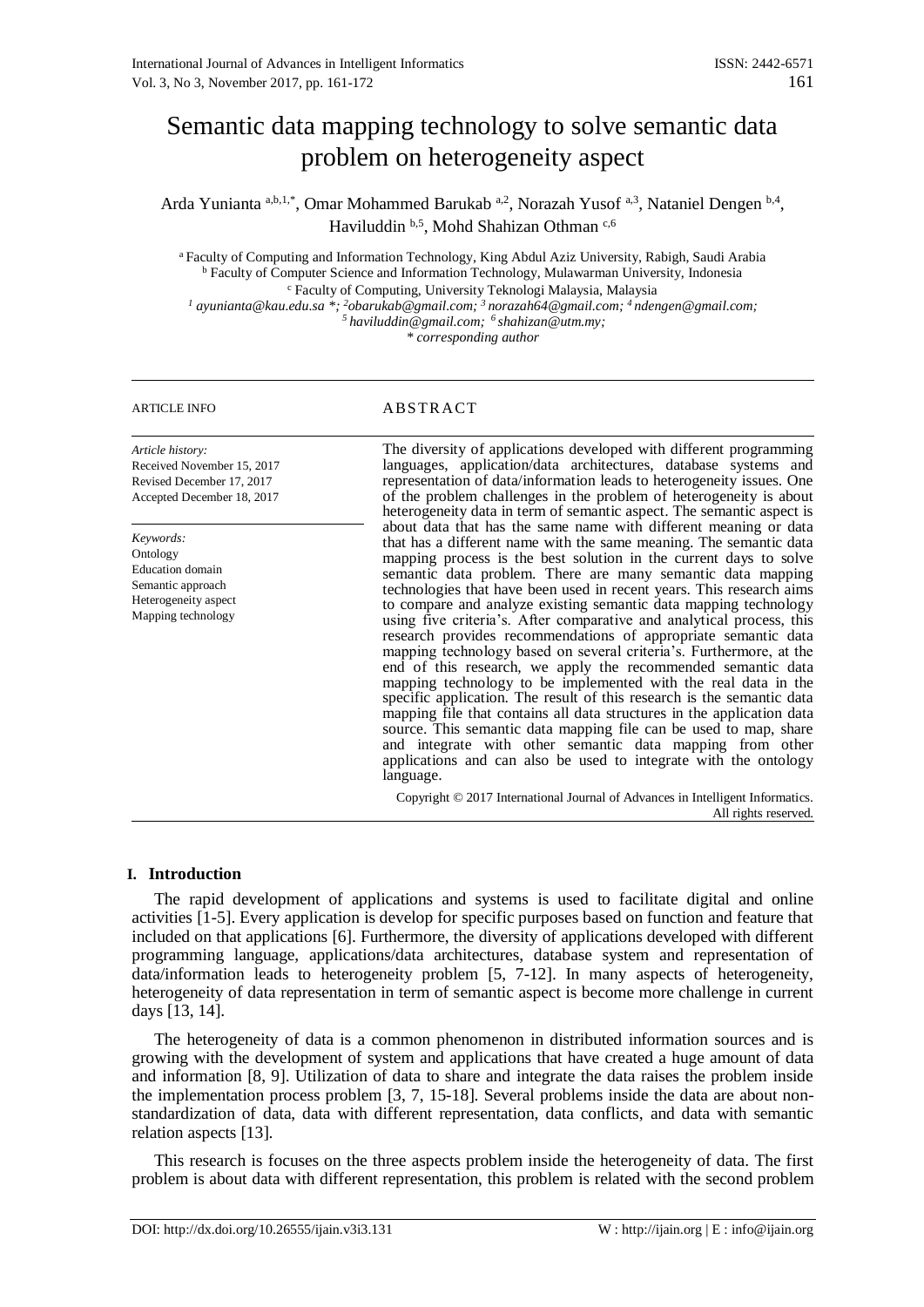about semantic relationship aspect on data sharing and integration approach. There are two possibilities things can be happen on semantic aspects, the first is data that has same meaning with different representation name and the second is the data that has different meaning with the same representation name. As an example, inside education domain between two learning applications, they store the information about student's data. There are two possible conditions that happen with the semantic aspects problems. The first is the same student's data that stored in one application using learners name and the other application using pupil's name. The second is the different student's data (undergraduate and postgraduate students) stored in one application using student name and also the other application using the same student name. From this example, if this problem cannot be solved then it causes a third problem about data conflict.

This research is the extended paper and to be continuation of previous research about semantic data mapping process to handle semantic aspect problem inside the data heterogeneity phenomenon [\[3\]](#page-8-6). There are three main differences between the previous papers with the current research; the first difference is in the previous research only conducted analysis and comparison of the five existing semantic data mapping tools. Furthermore, in this research is complete it until eleven existing semantic data mapping tools. The second difference is about the number of analysis criteria while on the previous paper is using six criteria's compare with this research, the analysis of the current semantic data mapping tools is using five different criteria's. The third difference is in the previous research [\[3\]](#page-8-6), the implementation of semantic data mapping are implemented on student grading system, however, in this research, the implementation of the semantic data mapping is on another application named question bank system.

The one of the best solution to solve heterogeneity data problem specific on semantic aspect is using semantic data mapping process [\[10,](#page-8-7) [19-22\]](#page-9-3). The main proses inside semantic data mapping process is to generate the representation of data format from data sources and transform into XML data format using semantic perspective [\[23-25\]](#page-9-4). This process is also an important process in the implementation of data integration technology [\[26\]](#page-9-5). The semantic data mapping process is the standardization and mapping process to produce uniformity between data with various data representation, heterogeneity format data and different semantic aspect between applications in the different data sources [\[27-29\]](#page-9-6). In the current days, there are a lot of technologies and tools in term of semantic data mapping process, and this research is to compare and analyze the existing semantic data mapping technology and tools based on several criteria's [\[23,](#page-9-4) [24,](#page-9-7) [30-49\]](#page-10-0).

In this paper, there are several parts to complete this research. The first part is to compare and analyze existing semantic data mapping tools and finally come out with the conclusion of the suitable semantic data mapping tools that used in this research. The second part is the detail explanation and overview of the semantic data mapping tool that used in this research. Finally, in the third part is the implementation of semantic data mapping tool with specific application as a case study of this research.

#### **II. Method**

The semantic data mapping technology is related to the technique and implementation of the tools. The aim of this technology is the standardization and mapping process to generate uniformity between data with various data representation, heterogeneity data format and different semantic aspects between applications on the different data sources. There are a lot of existing techniques and tools for conducting semantic data mapping processes in recent years [\[23,](#page-9-4) [24,](#page-9-7) [30-49\]](#page-10-0). However, in this section there are two main steps conducted for the research. The first step is to compare existing semantic data mapping tools and technologies. The second step is to analyze the suitable semantic data mapping tools that implemented in the next section.

# *A. Comparison of Semantic Data Mapping Technology*

#### *1) Virtuoso RDF Views*

Virtuoso's RDF View [\[44\]](#page-10-1) is the ODBC/JDBC extraction data that provide result as a DAV repository, SOAP and WS\* protocol endpoints. Virtuoso also provide SPARQL inside the SQL query, this can be implemented to the oracle RDF\_MATCH function. This tool is come out with the free open source version and commercial version. In the license version is able to combine a hybrid database engine with the RDF triple storage. This tool has graphical user interface to declare the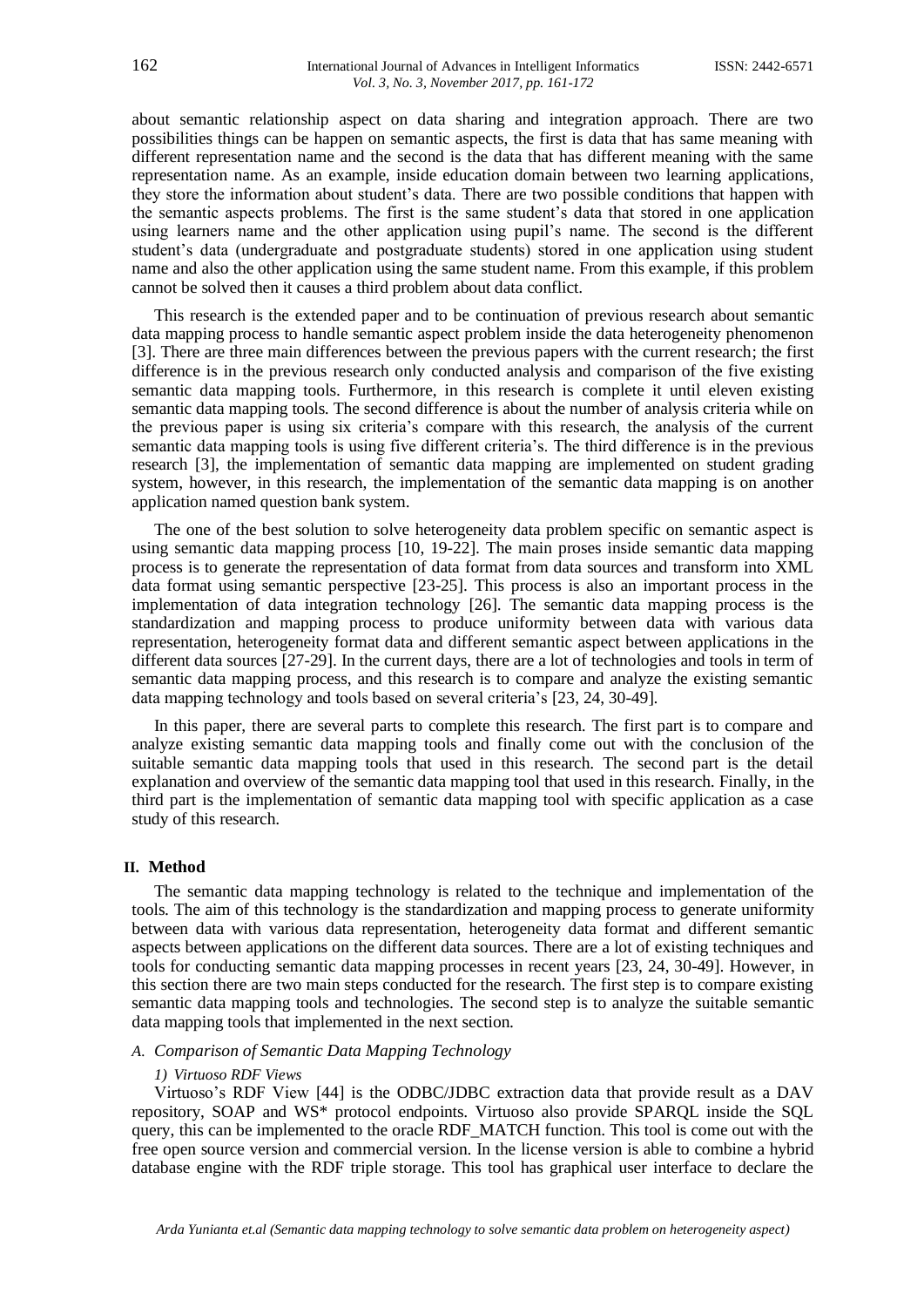mapping process. However this feature is only for the virtuoso database and cannot used in others relational DBMS.

# *2) R2O*

R2O aims to extract the information inside database to be RDF format files or ontology language using OWL format. The extraction process is to produce a standard format from different database representation format to be used in the ontology language. There are three main layers on the R2O mapping architecture they are implementation, formalism and modeling layer. The first layer is the implementation layer that related with the SQL, database system and ontology implementation. The second layer is the formalism layer; the purpose of this layer is to handle relational model and formal ontology model. The third layer is the modeling layer that related with the entity-relationship model and conceptual ontology model [\[30,](#page-10-0) [36\]](#page-10-2).

#### *3) ODEMapster*

The ODEMapster is able to map all instances inside relational database to produce semantic we instances based on all description inside R2O document. There two main execution models inside the ODEMapster, the first model is a query-driven upgrade (on-the-fly query translation) and the second model is the massive upgrade batch process to generate all semantic web individuals from the data sources [\[36,](#page-10-2) [50\]](#page-10-3). The big difference from this two models is on the semantic repository. The first model, clients can be directly accessible to the data source using query processor, and in the second model, clients access the data source through repository generation to generate from the semantic repository.

#### *4) Dartgrid*

Dartgrid is the semantic query system to support the building process on the large-scale ontology-based database virtual organization (DB-VO) using grid as the platform. There are three main technical characteristics in the Dartgrid as a referential implementation in the OntoVO model [\[32,](#page-10-4) [33,](#page-10-5) [35\]](#page-10-6). The first characteristic is the development process on Globus 3.0 to construct VO in grid computing research area. The second characteristic is about RDF, the standard data model to defining protocols in the semantic web. The third characteristic is the ontologies itself, Dartgrid used ontologies to comply with the semantic and syntax of OWL, the standard ontology description language that produce by W3C. Dartgrid help data provider to conduct semantic data mapping process from relational schema in the data source into the shared ontology.

#### *5) RDB2Onto*

The main problem that tried to solve RDB2Onto is about conversion of the RDB data to the ontology data when they want to create web content based on the semantic web technologies such as OWL files. RDB2Onto is the simplification solution to extract data/information from relational database and produce RDF/OWL XML template using SQL syntax query [\[38\]](#page-10-7). RDB2 Onto get two inputs from relational database and RDF/OWL SQL query, then from these inputs will process into three steps using SQL query execution, template filled in with data from RDB and storage of RDF/OWL data. Finally, the output of this process is the ontology data.

#### *6) DB2OWL*

The DB2OWL is to generate data from relational database into OWL-DL ontology language. There are two main steps in the semantic data mapping process inside DB2OWL [\[37\]](#page-10-8). The first step is to read and extract all database schemas inside data sources; all schemas are included table name, column structures and all constraints inside database. The second step is to convert directly to the ontology language, contents inside the ontology language includes class name, data property, object property and semantic relationship in the ontology language.

### *7) Asio SBRD*

The core component inside the SBRD-Asio is the *automapper* components that extract data from relational database [\[41\]](#page-10-9). The component *automapper* use another input from ontology mapping (OWL) to produce two results, they are data source ontology (OWL) and mapping instance data and rules. SBRD itself is the semantic bridge for relational that used to communicate with the relational database and mapping instance data and rules. To get specific result this tool using SPARQL query that located inside semantic query decomposition (SQD) component.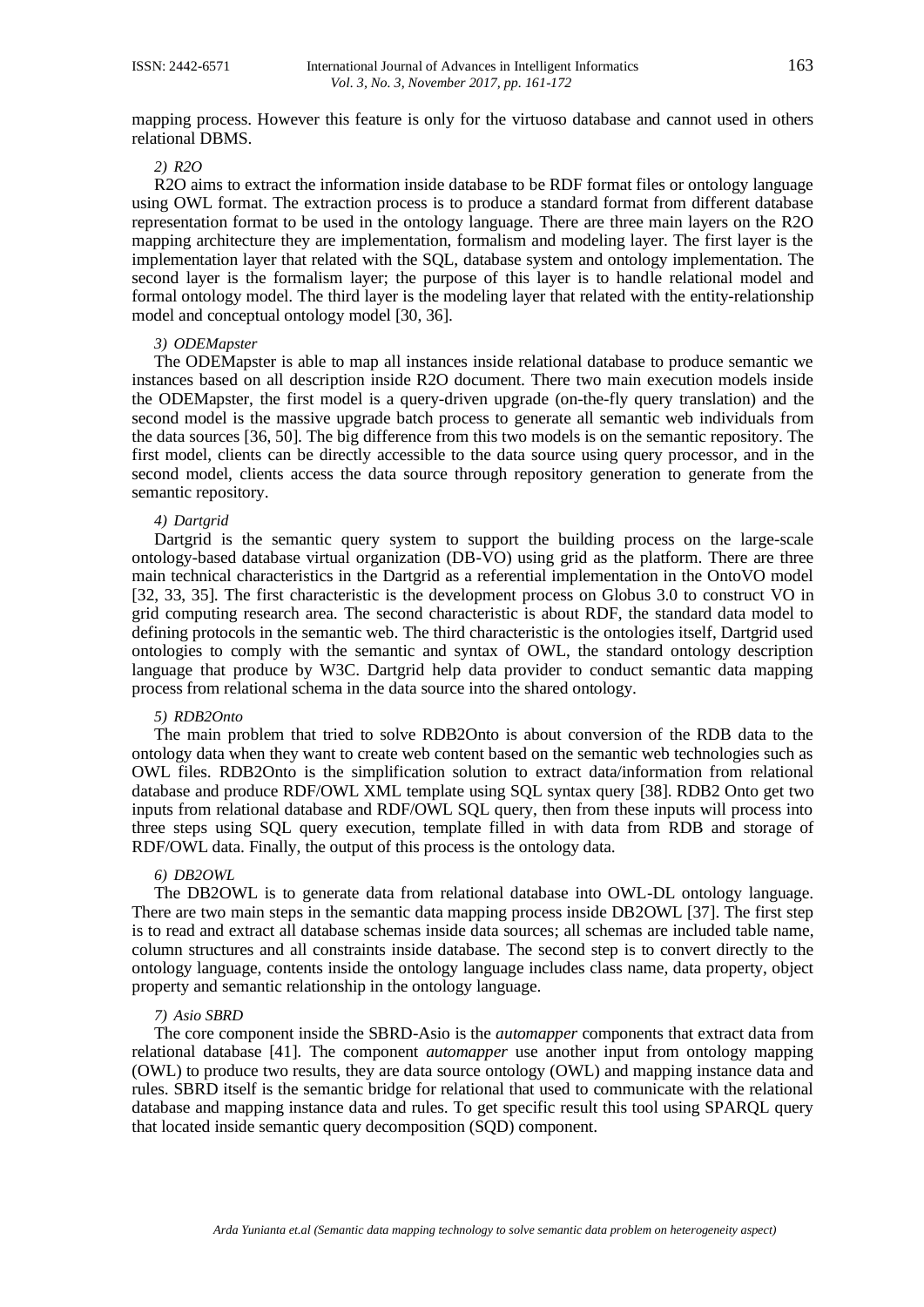#### *8) Triplify*

Triplify is a semantic data mapping tool to extract linked data from relational database based on mapping HTTP-URI requests onto relational database queries [\[42\]](#page-10-10). Triplify is working between data source and web server. The main purpose of the Triplify is to retrieve the valuable information from data source and convert the query results into the RDF, linked data, and JSON format. Triplify can be implemented into the all relational database and PHP as a programming language in the web applications.

#### *9) METAmorphosis*

METAmorphosis comes with two main layers, the first layer is mapping and the second layer is template [\[31\]](#page-10-11). There are two kinds of problems that can handle by METAmorphosis related with the data inside the data sources. The first is the data that stored with the RDF triples, which can query the data directly using RDF way. The second is the basic database implementation with the classic relational schema and there is some mapping to the RDF format.

#### *10) Iconomy*

Iconomy extract the data from relational database and synchronize with the ontology schema to create new ontology language [\[40,](#page-10-12) [48\]](#page-10-13). The motto if the iconomy is a simple and powerful tool to extract relational data into the semantic entities with user-friendly interface. There are several abilities inside the iconomy such as check consistency, decrypt scrambled, load any ontology, create simple SPARQL queries and configure built-in reasoned. Iconomy provides advanced options to create and synchronize the ontology to and from any relational database.

#### *11) D2RQ Platform*

The D2RQ is the one of the favorite semantic data mapping tool because D2RQ is a free semantic data mapping tool. D2RQ has several abilities such as extract and integrate data from more than one data sources, support Jena and RDF dump, can provide semantic data mapping files in turtle format, and working in the HTTP protocol using D2R server [\[23-25\]](#page-9-4). D2RQ also provide automatic and manual mapping so in that way users are able to customize the semantic data mapping files to adjust with the other semantic data mapping files.

### *12) Ultrawrap*

Ultrawrap created since 2009 with the specific purpose to synthesize the ontology language from SQL schema inside database system and provides SPARQL queries [\[46\]](#page-10-14). Ultrawrap extract data from data sources that has triple-view or SQL schema format. On 2013 Ultrawrap enhanced and evaluated using two existing benchmark suites [\[51\]](#page-11-0). There are four main components in the Ultrawrap semantic data mapping tool. The first component is the translation of SQL schema, the second component is the creation of an intentional triple table, the third component is the translation of SPARQL queries, and the fourth component is the native SQL query optimizer.

#### *13) Owlifier*

The purpose of the Owlifier is to create ontology knowledge from spreadsheets data such as Microsoft Excel, apple numbers, and open office spreadsheet [\[52\]](#page-11-1). There are four important components contained inside Owlifier to convert spreadsheet data into the ontology knowledge. The first component is the text file of ontology definitions (blocks) that will get the spreadsheet data. The second component is the OQL ontology provider to convert the spreadsheet data into ontology language. The third component is the ontology reasoned as a facilitation to measure the ontology knowledge. The fourth component is the OWL import that has function to generate and import others ontology language to integrate with the spreadsheet data.

#### *14) RDOTE*

RDOTE is the semantic data mapping tool to convert data from multiple relational database into different ontology knowledge and integrate them into single ontology knowledge. There two main purposes of the RDOTE, the first are the ability of RDOTE to quick instantiate ontology knowledge with the real data this process can east implementation with large ontology dataset. The second is ability to transform datasets currently residing in the relational database into semantic web data through a graphic user interface [\[53\]](#page-11-2). On 2013 RDOTE become more complex and complete with adding several ability and process such as ontology reader, RDB reader, mapping process and ontology writer [\[49\]](#page-10-15).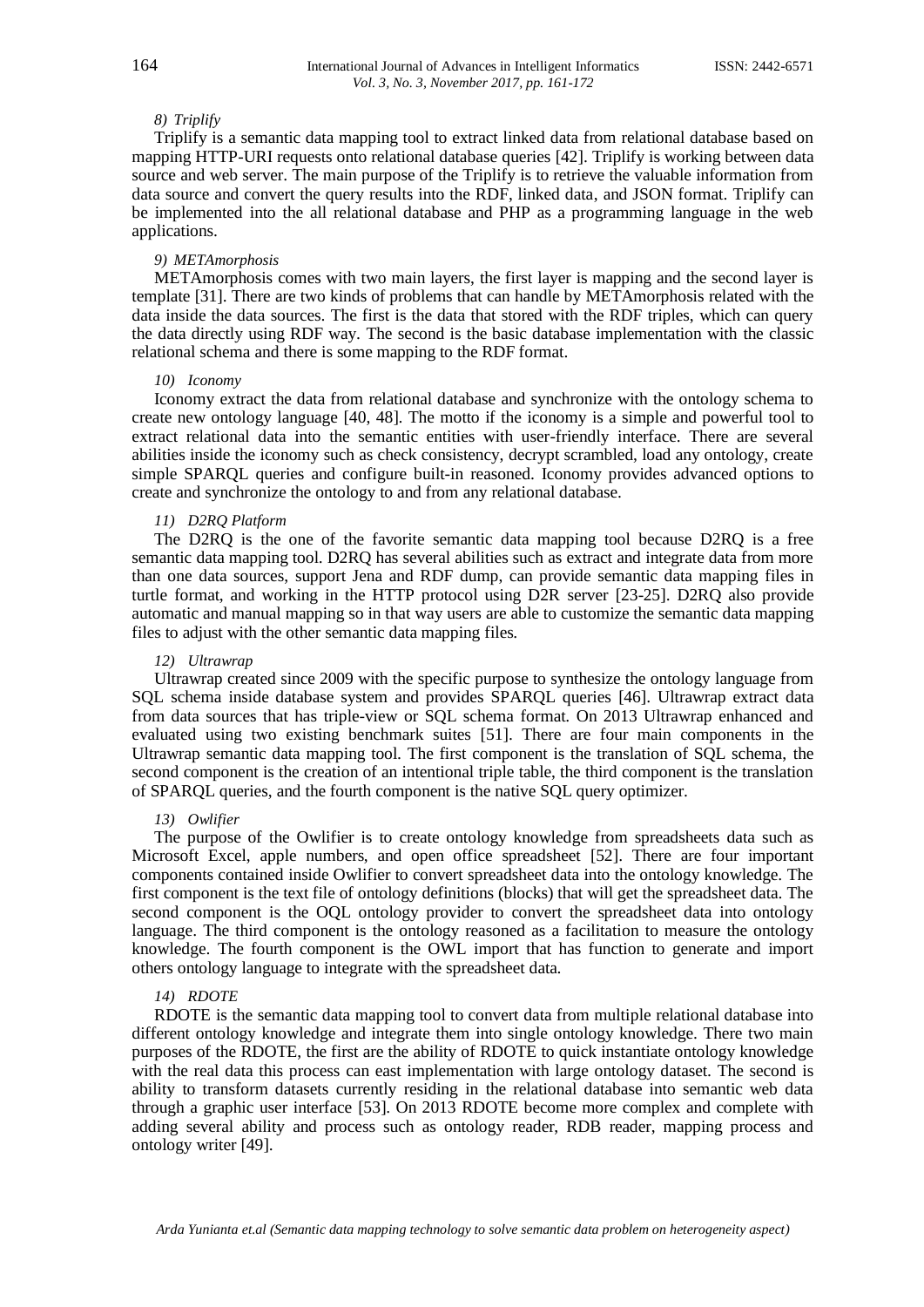# *B. Analyze The Suitable Semantic Data Mapping Tool*

From comparison activity, the next step is to analyze the suitable semantic data mapping tool to be implemented in this research. The analyzing of the existing semantic data mapping tools is to evaluate and determine the best semantic data mapping tools that used in this research. In this part, researchers analyze fourteen semantic data mapping tools based on five criteria's. The first criteria is based on data sources, the second criteria is in term of ease of use, the third criteria in term of mapping process, the fourth criteria is about paid or free tools, and the fifth criteria is in term of multisource support. Detail analysis and comparison of fourteen existing semantic data mapping tools with five criteria's can be seen on Table 1.

| N <sub>0</sub> | <b>Mapping Tools</b>       | <b>Data Sources</b> | <b>Easy</b> to<br><b>Use</b> | <b>Mapping</b><br><b>Process</b> | <b>Tools</b><br>license | <b>Support</b><br>multisource |
|----------------|----------------------------|---------------------|------------------------------|----------------------------------|-------------------------|-------------------------------|
| $\mathbf{1}$   | Virtuoso RDF Views         | All SQL-DB          | $\checkmark$                 | Auto & manual                    | Paid                    | Yes                           |
| $\overline{2}$ | R2O                        | All SQL-DB          | X                            | Auto $&$ manual                  | Paid                    | Yes                           |
| 3              | ODEMapster                 | MySQL, Oracle       | $\checkmark$                 | manual                           | Free                    | N <sub>0</sub>                |
| $\overline{4}$ | Dartgrid                   | All SQL-DB          | ✓                            | Auto                             | Paid                    | Yes                           |
| 5              | RDB2Onto                   | All SQL-DB          | X                            | Auto                             | Free                    | N <sub>0</sub>                |
| 6              | DB2OWL                     | MySQL, Oracle       | X                            | Auto                             | Paid                    | N <sub>0</sub>                |
| 7              | Asio SBRD                  | All SQL-DB          | ✓                            | Auto                             | Paid                    | Yes                           |
| 8              | Triplify                   | All SQL-DB          | X                            | manual                           | Free                    | N <sub>o</sub>                |
| 9              | METAmorphosis              | All SQL-DB          | $\checkmark$                 | manual                           | Free                    | N <sub>0</sub>                |
| 10             | <b>Iconomy</b>             | All SQL-DB          | ✓                            | Auto & manual                    | Paid                    | Yes                           |
| 11             | D <sub>2</sub> RQ Platform | All SQL-DB          | ✓                            | Auto & manual                    | Free                    | Yes                           |
| 12             | Ultrawrap                  | All SQL-DB          | X                            | Auto & manual                    | Paid                    | Yes                           |
| 13             | Owlifier                   | Spreadsheet data    | ✓                            | Auto & manual                    | Paid                    | N <sub>0</sub>                |
| 14             | <b>RDOTE</b>               | MySQL, Oracle       | ✓                            | Auto & manual                    | Free                    | Yes                           |
|                |                            |                     |                              |                                  |                         |                               |

Table 1. Analysis and Comparison of Existing Semantic Data Mapping Tools

From comprehensive comparison and analysis of fourteen existing semantic data mapping tools, this research concluded that D2RQ is the suitable semantic data mapping tools based on several considerations. The first is because of D2RQ support data mapping from all SQL database. The second reason is in term of easy to use with simple steps processes. The third is because of this tool support automatic and manual semantic data mapping process, so semantic data mapper able to edit, customize and adjust to integrate with others files and sources. The fourth reason is because of this tool is free license, no need to pay. The last reason is because of this tool support multi-sources.

# **III. Results and Discussion**

The power of D2RQ tool can produce four different results. The first result, D2RQ is able to provide web access using HTTP protocol this is because of D2RQ tool has D2R server. The second result is triple store using RDF dump library [\[23-25\]](#page-9-4). The third one is the ability of D2RQ to communicate with local java application using Jena/sesame library. The last one of the ability D2RQ is to provide D2RQ mapping files that can collaborate and used in ontology language. The detail about D2RQ architecture can be seen on Fig. 1.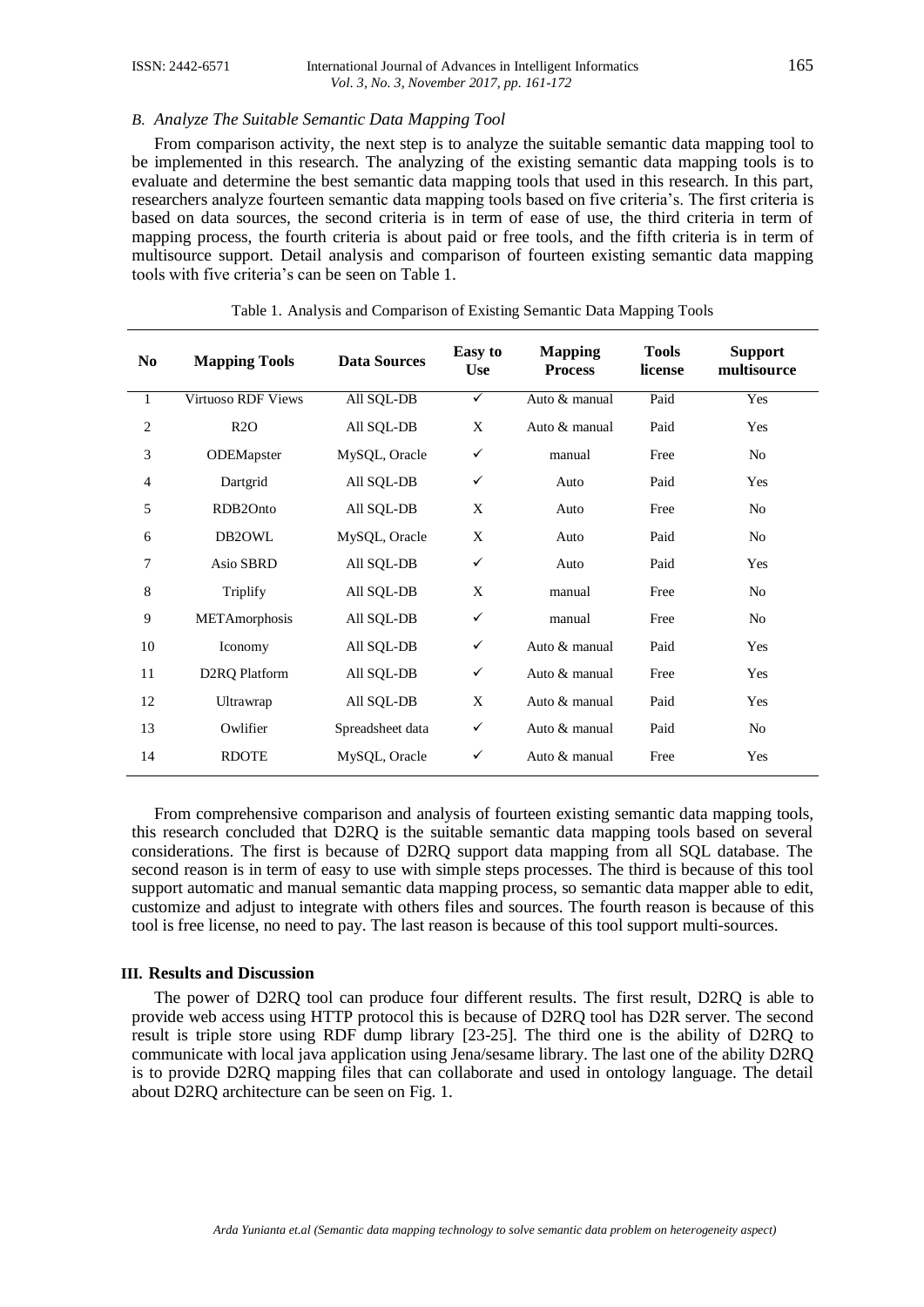# 166 International Journal of Advances in Intelligent InformaticsISSN: 2442-6571 *Vol. 3, No. 3, November 2017, pp. 161-172*



Fig. 1. D2RQ Architecture [\[16\]](#page-9-8)

This research aims to produce D2RQ semantic data mapping file that will used to integrate with others D2RQ mapping files and also can be used to integrate with the ontology language. There are two simple steps to conduct semantic data mapping process using D2RQ, the first step is to prepare data source that will map in this research and the second step is using D2RQ to produce the semantic data mapping file. The semantic data mapping file is a RDF document format written in turtle syntax. The mapping process is using D2RQ namespace that is the domain of the mapping to guarantee the uniqueness of identifier. The namespace is written like uniform resource locator (URL) such as "http://www.semanticmapping.edu/exercise/qbs". In this section will be discussed the implementation of semantic data mapping tool in the Question Bank System (QBS).

# *A. Prepare the Question Bank System (QBS) Data*

Question bank system contains information about learning outcomes. Question bank system is using Oracle as a database system to implement the data design schemas. Learning outcomes information is a part of course outline in subject course. In course outline, there are some information about subject course guideline. Some information in course outline there are course learning outcomes, programme learning outcome, assessment task, student learning time, weekly schedule, and grading method. Information about weekly schedule stored in the table *weeklySchedule*, table weeks and table *wsWeeks*. Information about learning outcomes, programme learning outcomes and assessment methods stored in table *learningOutcomes*, *LOAssessmentMethod* and *assessmentMethod*. Information about student learning time stored in table *groupLearningTime* and *learningTime*. All these tables have relationships with table *tbUser*, table *tbDept*, table *fac*, table *tbLevel*, and table *subjectCourse*. The detail schema of the Question Bank System (QBS) can be seen on Fig. 2.

# *B. Semantic Data Mapping Result Using D2RQ*

From four different results produced by D2RQ, this research is focuses on the semantic data mapping language to adjust and integrate with others semantic data mapping files and after that will used in the ontology language to conduct semantic data integration process. The result of the data mapping file in on turtle file format (.ttl) that contains all information about data sources also schema of the data inside the data source. The D2RQ Mapping Language is a declarative language for describing the relationship between a relational database scheme and RDFS vocabularies or OWL ontologies. A D2RQ mapping is itself an RDF document written in Turtle syntax. The mapping is expressed using terms in the D2RQ namespace. Namespace is a domain that serves to guarantee the uniqueness of identifiers, written like uniform resource locator (URL). The namespace that used in this research is "http://www.semanticmapping.edu/exercise/qbs#". This namespace also used in others data mapping file and in the ontology language as a unique name from this process. The terms in this namespace are formally defined in the D2RQ RDF schema (Turtle version, RDF/XML version). Furthermore, the example of data mapping language using D2RQ is represented as a turtle file format names qbs.ttl. The snippet contents of the qbs.ttl can be seen on Fig. 3.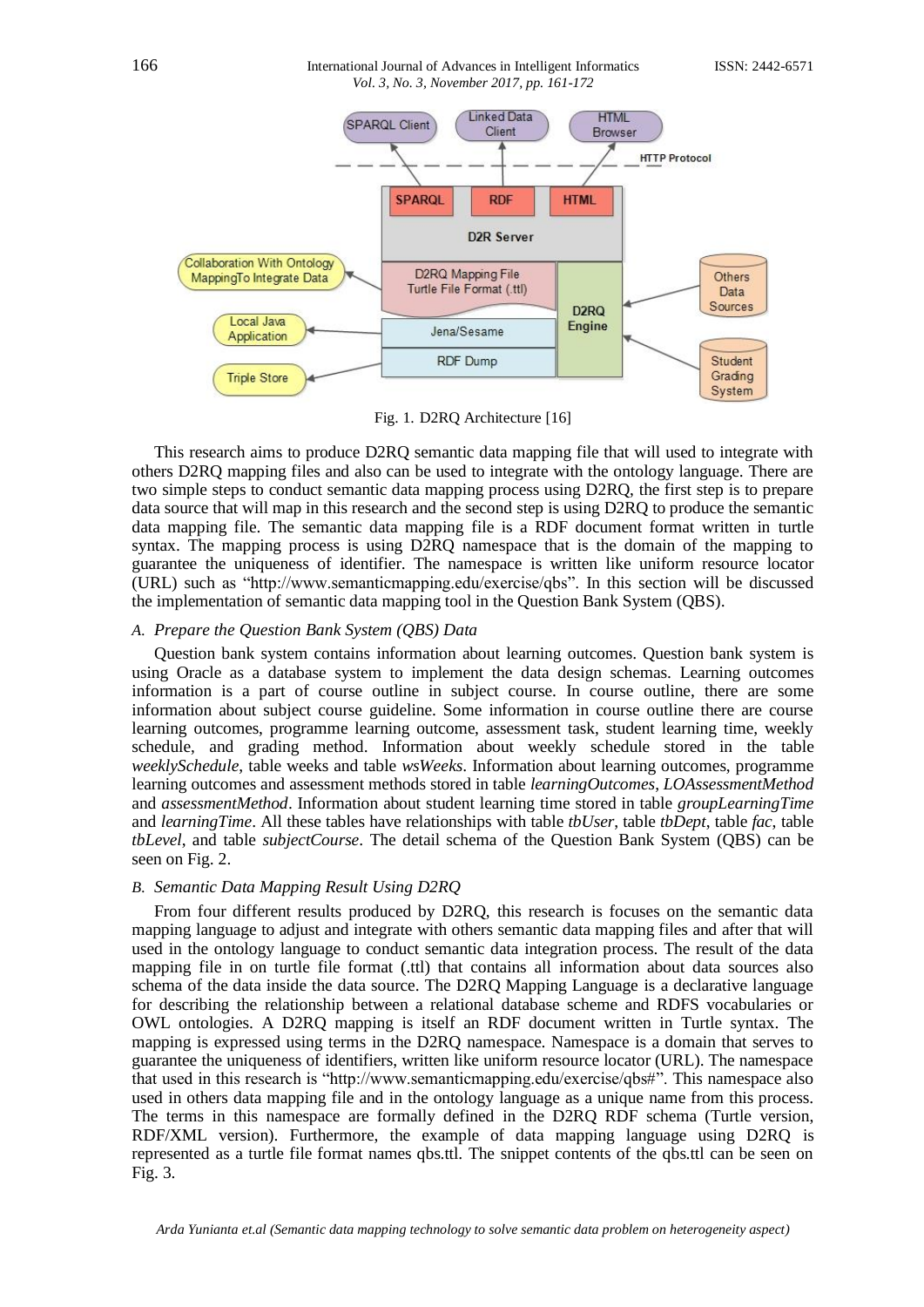

Fig. 2. Question Bank System Data Schema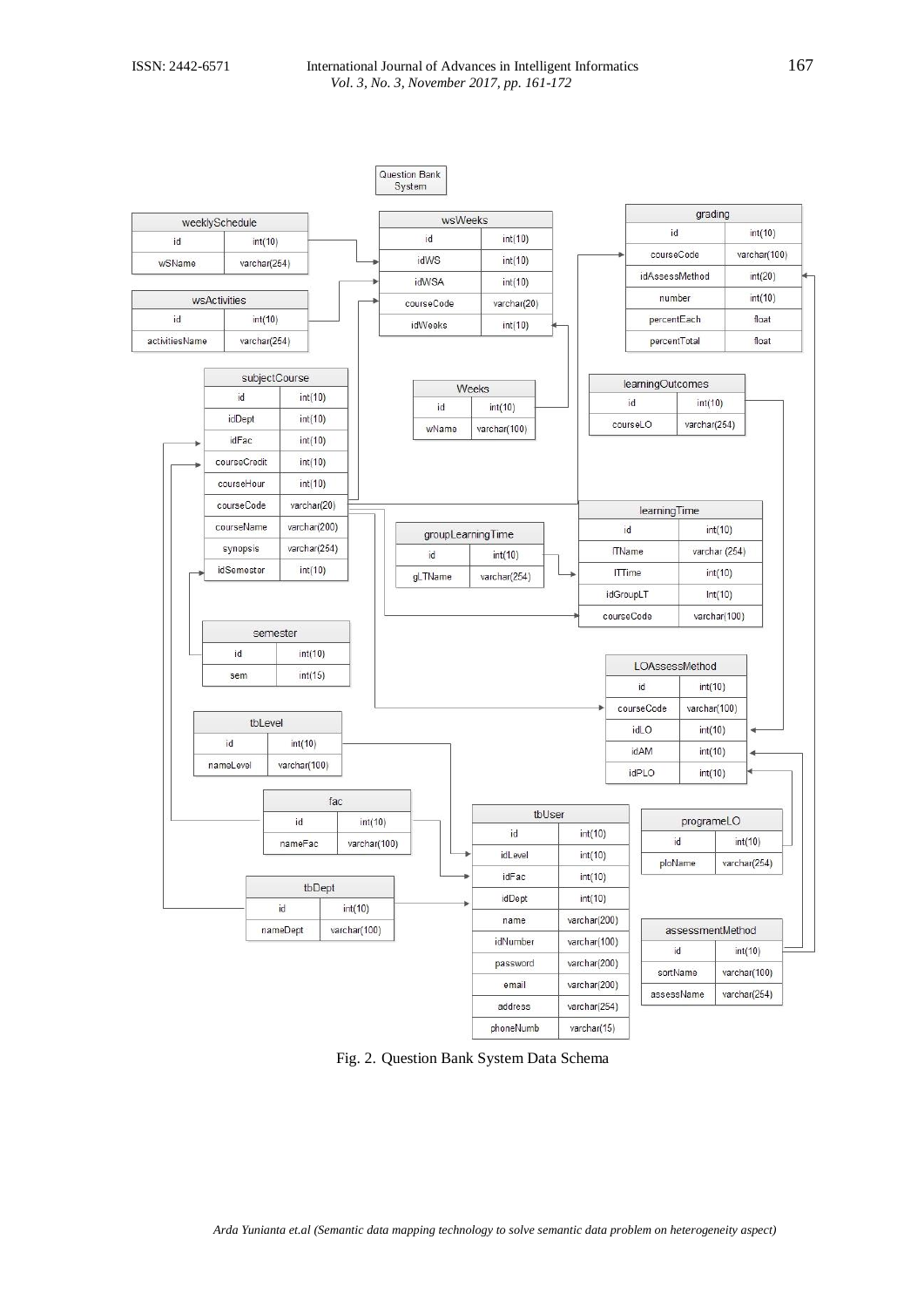@prefix map: <#> .  $@$  prefix db:  $<$  . @prefix vocab: <vocab/> . @prefix rdf: <http://www.w3.org/1999/02/22-rdf-syntax-ns#> . @prefix rdfs: <http://www.w3.org/2000/01/rdf-schema#> . @prefix xsd: <http://www.w3.org/2001/XMLSchema#> . @prefix d2rq: <http://www.wiwiss.fu-berlin.de/suhl/bizer/D2RQ/0.1#> . @prefix jdbc: <http://d2rq.org/terms/jdbc/> . @prefix learning: <http://www.semanticmapping.edu/exercise/qbs#>. map:database a d2rq:Database; d2rq:jdbcDriver "com.mysql.jdbc.Driver"; d2rq:jdbcDSN "jdbc:oracle:thin:@localhost:1521:qbs"; d2rq:username "qbs"; d2rq:password ""; jdbc:autoReconnect "true"; jdbc:zeroDateTimeBehavior "convertToNull"; . # Table assessmentmethod map:assessmentmethod a d2rq:ClassMap; d2rq:dataStorage map:database; d2rq:uriPattern "assessmentmethod/@@assessmentmethod.id@@"; d2rq:class vocab:assessmentmethod; d2rq:classDefinitionLabel "assessmentmethod"; . # Table grading map:grading a d2rq:ClassMap; d2rq:dataStorage map:database; d2rq:uriPattern "grading/@@grading.id@@"; d2rq:class vocab:grading; d2rq:classDefinitionLabel "grading"; . map:grading label a d2rq:PropertyBridge; d2rq:belongsToClassMap map:grading; d2rq:property rdfs:label; d2rq:pattern "grading #@@grading.id@@"; . # Table tbdept map:tbdept a d2rq:ClassMap; d2rq:dataStorage map:database; d2rq:uriPattern "tbdept/@@tbdept.id@@"; d2rq:class vocab:tbdept; d2rq:classDefinitionLabel "tbdept"; . …..

Fig. 3. Snippet Contents of qbs.ttl

There is standard format to written or produce RDF document file the main thing is about document prefix that contains details information about the RDF file. There are two important prefix that need identify on every D2RQ mapping file. The first one is d2rq prefix that contain specific address of the D2RQ file. The second one is about name mapping file complete with the specific unique address of the mapping file. This is very important to be described in the mapping file because this information will also be used in the other mapping files and in the ontology language. In the next part of the mapping file is about detail of all data schema from database system. The detail schema contains information about database system name, database name, database driver and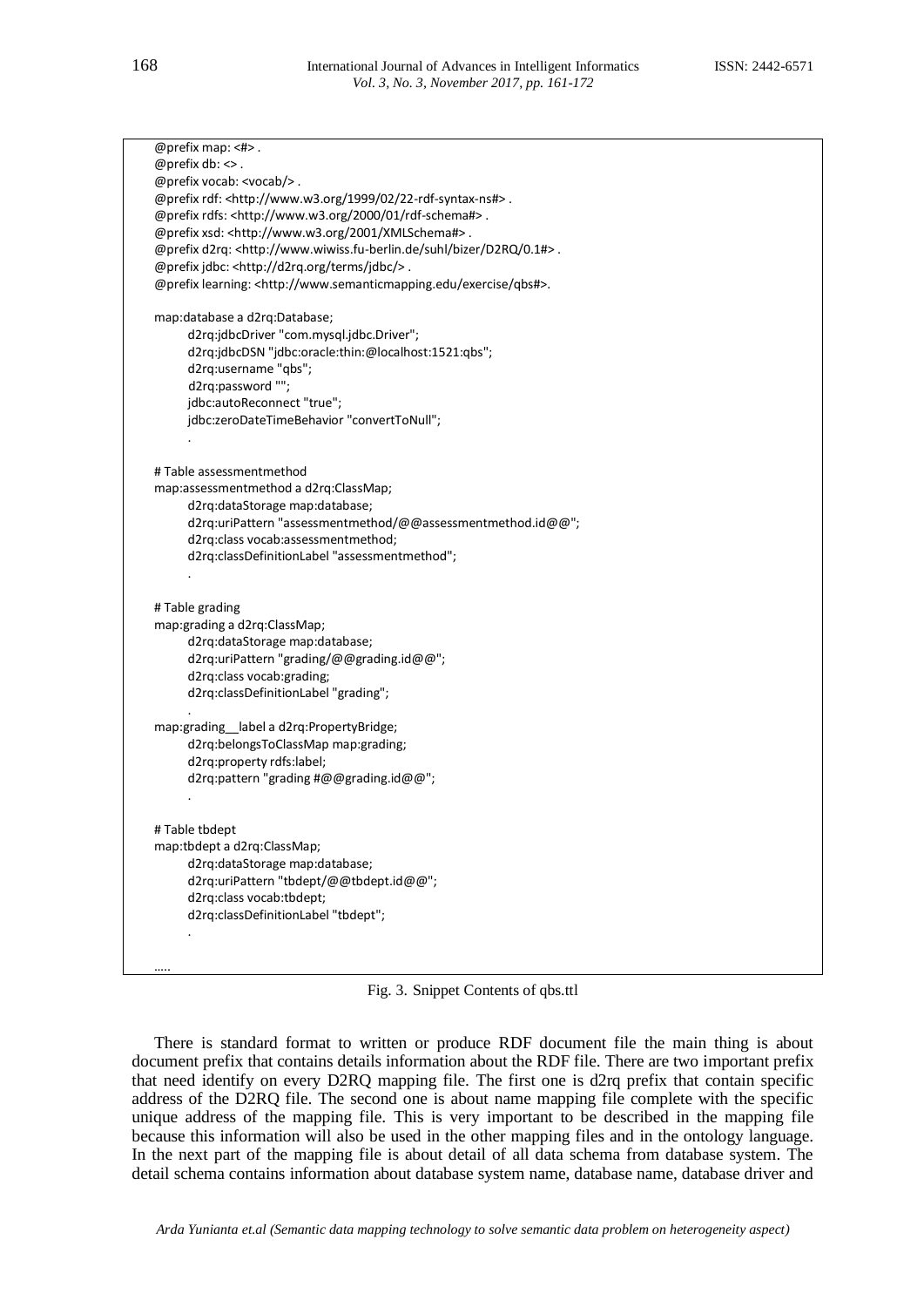DSN, database username, database password and any others specification. The body of the data mapping file contains all information about table name and rows name. The detail about table name and field/column name will customize and adjust with others data mapping file (manual mapping process) to create semantic data mapping between some data schema. In this process every column name which has semantic aspect problem will be adjusted to another suitable column name in the different table, database, database system, and place system [\[3\]](#page-8-6).

### **IV. Conclusions**

The problem of the semantic aspect in the heterogeneity phenomenon is the current big issue on the data. In two different applications, it may occur the same data with different data representation inside the data source. This situation needs to be solving with the semantic data mapping process using specific tool or technology. In this research has been successful to compare and analyze fourteen semantic data mapping technologies using five criteria's. The result of the analysis is the recommended semantic data mapping technology which is superior to other technologies. Furthermore, the recommended semantic data mapping technology is implemented using real data in certain application. The result of this implementation is the semantic data mapping file that can be used to map, share and integrate with other semantic data mapping file or can also integrate with the ontology language. In the future research will continue this work to map and integrate with other semantic data mapping file to be used in the ontology language.

#### **Acknowledgment**

This work is supported by King Abdulaziz University. The authors would like to thank to the Deanship of Scientific Research Management (DSR) King Abdulaziz University for the support and incentive extended in making this study a success.

### **References**

- <span id="page-8-0"></span>[1] M. A. Kabir, J. Han, A. Colman, N. R. Aljohani, M. Basheri, Z. Xing*, et al.*, "Engineering Socially-Aware Systems and Applications," in *2016 21st International Conference on Engineering of Complex Computer Systems (ICECCS)*, 2016, pp. 81-90.
- [2] M. Rani, R. Nayak, and O. P. Vyas, "An ontology-based adaptive personalized e-learning system, assisted by software agents on cloud storage," *Knowledge-Based Systems,* vol. 90, pp. 33-48, 12// 2015.
- <span id="page-8-6"></span>[3] A. Yunianta, N. Yusof, A. Bramantoro, H. Haviluddin, M. S. Othman, and N. Dengen, "Data mapping process to handle semantic data problem on student grading system," *International Journal of Advances in Intelligent Informatics,* vol. 2, p. 157-166, 2016.
- [4] N. Arch-int and S. Arch-int, "Semantic Ontology Mapping for Interoperability of Learning Resource Systems using a rule-based reasoning approach," *Expert Systems with Applications,* vol. 40, pp. 7428- 7443, 2013.
- <span id="page-8-2"></span>[5] J. Bian, H. Zhang, and X. Peng, "The Research and Implementation of Heterogeneous Data Integration under Ontology Mapping Mechanism," presented at the International Conference on Web Information Systems and Mining, Verlag Berlin Heidelberg, 2011.
- <span id="page-8-1"></span>[6] R. Shyamala, R. Sunitha, and G. Aghila, "Towards Learner Model Sharing Among Heterogeneous E-Learning Environments," *International Journal of Engineering Science and Technology (IJEST),* vol. 3, pp. 2034-2040, 2011.
- <span id="page-8-3"></span>[7] A. Yunianta, M. S. Othman, N. Yusof, L. M. Yusuf, Juwairiah, and N. S. Selamat, "Solving the complexity of heterogeneity data on learning environment using ontology," *Telkomnika (Telecommunication Computing Electronics and Control),* vol. 13, pp. 341-348, 2015.
- <span id="page-8-4"></span>[8] W. Kim and J. Seo, "Classifying schematic and data heterogeneity in multi database systems," *IEEE Computer,* vol. 24, pp. 12-18, 1991.
- <span id="page-8-5"></span>[9] V. Kashyap and A. Sheth, "Semantic heterogeneity in global information systems: The role of metedata, context and ontologies.," in *Cooperative information systems*, M. P. Papazoglou and G. Schlageter, Eds., ed San Diego: Academic Press, 1997, pp. 139–178.
- <span id="page-8-7"></span>[10] H. Dong-mei, D. Yan-ling, Z. Ming-hua, and Z. Chi, "Application of ontology-based automatic ETL in marine data integration," in *Electrical & Electronics Engineering (EEESYM), 2012 IEEE Symposium on*, 2012, pp. 11-13.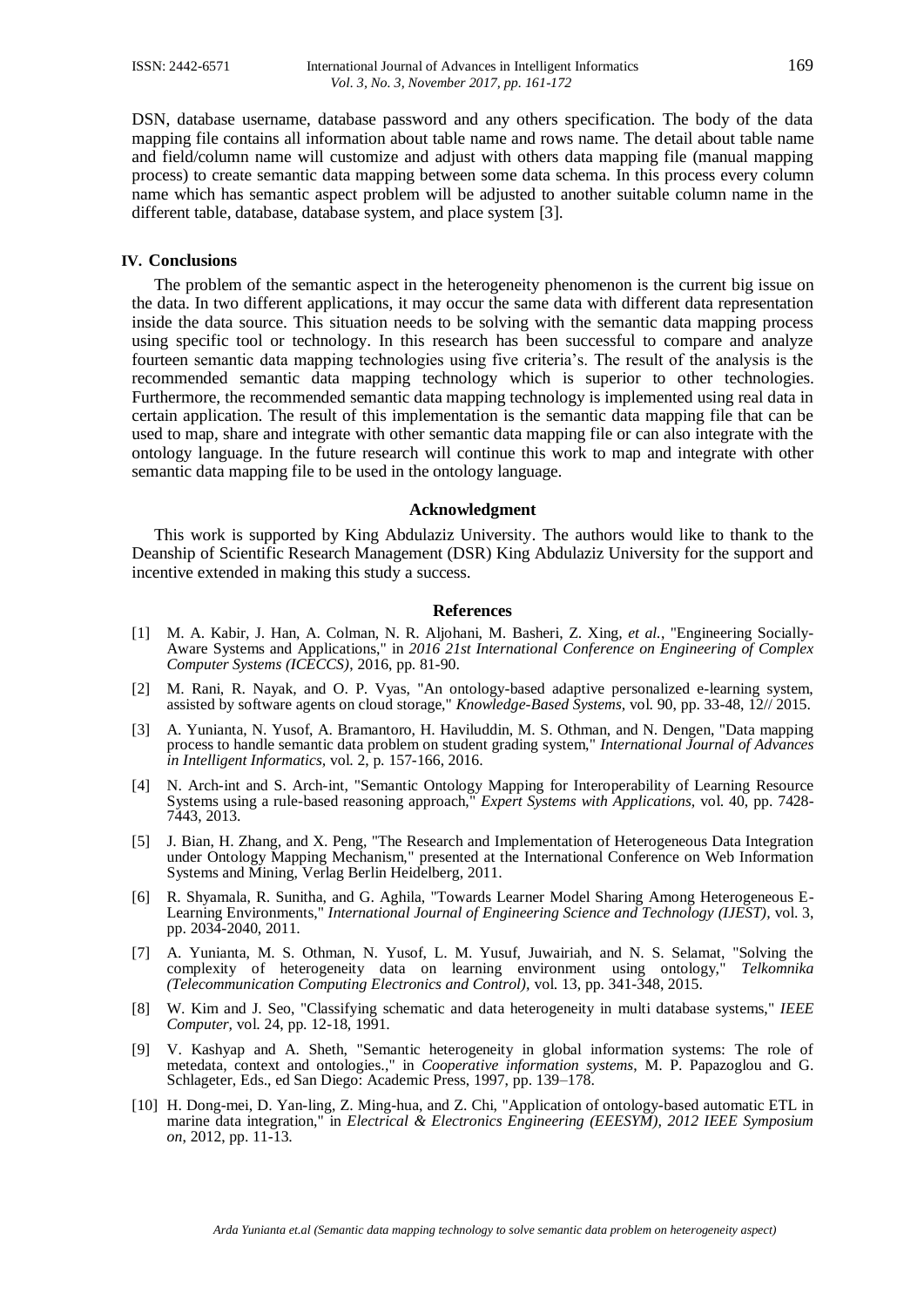- [11] "Semantic integration," in *Information Sharing on the Semantic Web*, ed Berlin, Heidelberg: Springer Berlin Heidelberg, 2005, pp. 3-23.
- [12] H. Stuckenschmidt and F. v. Harmelen, "Semantic integration," in *Information Sharing on the Semantic Web*, H. Stuckenschmidt and F. van Harmelen, Eds., ed Berlin, Heidelberg: Springer Berlin Heidelberg, 2005, pp. 3-23.
- <span id="page-9-0"></span>[13] P. Sandborn, J. Terpenny, R. Rai, R. Nelson, L. Zheng, and C. Schafer, "Knowledge representation and design for managing product obsolescence," in *Proceedings of NSF civil, mechanical and manufacturing innovation grantees conference*, Atlanta, Georgia, 2011.
- <span id="page-9-1"></span>[14] L. Zheng and J. Terpenny, "A hybrid ontology approach for integration of obsolescence information," *Computers & Industrial Engineering,* vol. 65, pp. 485–499, 2013.
- <span id="page-9-2"></span>[15] F. J. Ekaputra, E. Serrai, D. Winkler, and S. Biffl, "A semantic framework for data integration and communication in project consortia," in *Data and Software Engineering (ICODSE), 2014 International Conference on*, 2014, pp. 1-6.
- <span id="page-9-8"></span>[16] A. Yunianta, N. Yusof, M. S. Othman, A. Aziz, N. Dengen, M. Ugiarto*, et al.*, "Semantic data mapping on E-learning usage index tool to handle heterogeneity of data representation," *Jurnal Teknologi (Sciences and Engineering),* vol. 69, pp. 1-6, 2014.
- [17] A. Yunianta, N. Yusof, M. S. Othman, A. Aziz, and N. Dengen, "Analysis and Identification of Data Heterogeneity on Learning Environment Using Ontology Knowledge," in *International Conference on Electrical Engineering, Computer Science and Informatics (EECSI 2014)*, Yogyakarta, Indonesia, 2014, pp. 154-160.
- [18] A. Yunianta, N. Yusof, H. Jayadianti, M. Othman, and S. Suhaimi, "Ontology Development to Handle Semantic Relationship between Moodle E-learning and Question Bank System," in *Recent Advances on Soft Computing and Data Mining*. vol. 287, T. Herawan, R. Ghazali, and M. M. Deris, Eds., ed: Springer International Publishing, 2014, pp. 691-701.
- <span id="page-9-3"></span>[19] T. Bittner, M. Donnelly, and S. Winter, "Ontology and Semantic Interoperability," in *Large-scale 3D Data Integration: Challenges and Opportunities*, D. Prosperi and S. Zlatanova, Eds., ed: CRCpress (Tailor & Francis), 2005, pp. 139-160.
- [20] J. M. Alcaraz Calero, J. M. Marín Pérez, J. Bernal Bernabé, F. J. Garcia Clemente, G. Martínez Pérez, and A. F. Gómez Skarmeta, "Detection of semantic conflicts in ontology and rule-based information systems," *Data & Knowledge Engineering,* vol. 69, pp. 1117-1137, 11// 2010.
- [21] S. Schulz and C. Martínez-Costa, "How Ontologies Can Improve Semantic Interoperability in Health Care," in *Process Support and Knowledge Representation in Health Care*. vol. 8268, D. Riaño, R. Lenz, S. Miksch, M. Peleg, M. Reichert, and A. ten Teije, Eds., ed: Springer International Publishing, 2013, pp. 1-10.
- [22] S. Sonsilphong and N. Arch-int, "Semantic Interoperability for Data Integration Framework using Semantic Web Services and Rule-based Inference: A case study in healthcare domain," *Journal of Convergence Information Technology(JCIT),* vol. 8, 2013.
- <span id="page-9-4"></span>[23] R. Cyganiak, C. Bizer, J. Garbers, O. Maresch, and C. Becker. (2012, 2). *The D2RQ Mapping Language (v0.8 – 2012-03-12 ed.)*.
- <span id="page-9-7"></span>[24] C. Bizer and R. Cyganiak. (2007, June). *D2RQ — Lessons Learned*. Available: http://www.w3.org/2007/03/RdfRDB/papers/d2rq-positionpaper
- [25] C. Bizer and A. Seaborne, "D2RQ Treating Non-RDF Databases as Virtual RDF Graphs," presented at the ISWC2004 (posters), 2004.
- <span id="page-9-5"></span>[26] R. Kienast and C. Baumgartner, "Semantic Data Integration on Biomedical Data Using Semantic Web Technologies," in *Bioinformatics - Trends and Methodologies*, D. M. A. Mahdavi, Ed., ed: InTech, 2011.
- <span id="page-9-6"></span>[27] M. Melik-Merkumians, A. Zoitl, and T. Moser, "Ontology-based fault diagnosis for industrial control applications," in *Emerging Technologies and Factory Automation (ETFA), 2010 IEEE Conference on*, 2010, pp. 1-4.
- [28] O. Kovalenko and T. Moser, "Using explicit and machine-understandable engineering knowledge for defect detection in automation systems engineering," in *International Doctoral Symposium on Software Engineering and Advanced Applications (IDoSEAA)*, Oulu, Finland, 2011, pp. 1-5.
- [29] V. Jirkovsky, P. Kadera, M. Obitko, and P. Vrba, "Diagnostics of distributed intelligent control systems: Reasoning using ontologies and hidden markov models," in *the 14th IFAC Symposium on Information Control Problems in Manufacturing (INCOM)*, 2012, pp. 1315-1320.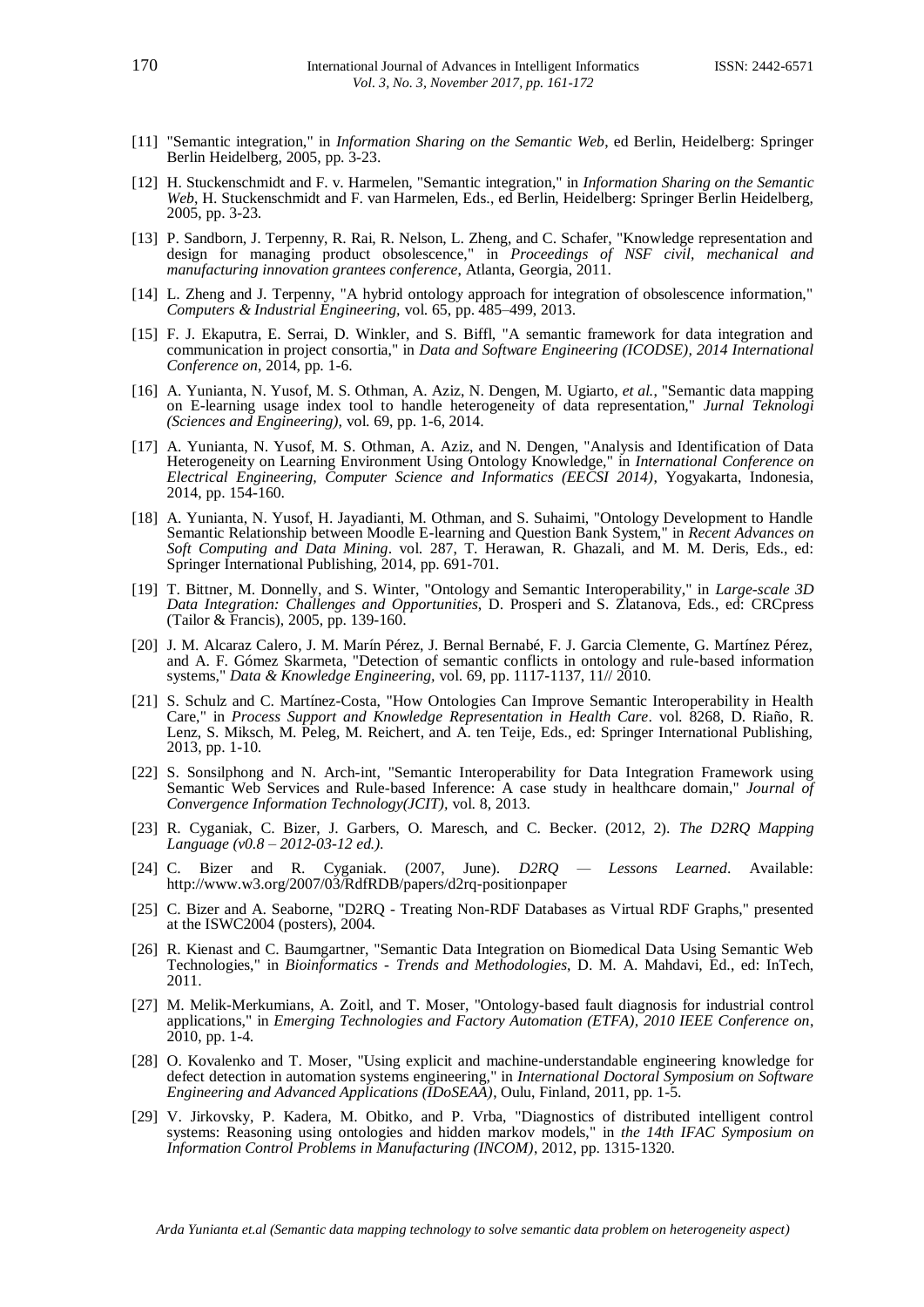- <span id="page-10-0"></span>[30] J. Barrasa Rodríguez, O. Corcho, and A. Gómez-Pérez, "R2O, an extensible and semantically based database-to-ontology mapping language," in *Proceedings of the Second Workshop on Semantic Web and Databases, SWDB 2004*. vol. 3372, ed Berlín, Alemania: Springer-Verlag, 2004, pp. 1069-1070.
- <span id="page-10-11"></span>[31] M. Svihla and I. Jelinek, "Two layer mapping from database to RDF," in *Proceed-ings of the Sixth International Scientific Conference Electronic Computers and Informatics, ECI 2004*, 2004, pp. 270- 275.
- <span id="page-10-4"></span>[32] Z. Wu, H. Chen, C. Changhuang, G. Zheng, and J. Xu, "DartGrid: Semantic-Based Database Grid," in *Computational Science - ICCS 2004: 4th International Conference, Kraków, Poland, June 6-9, 2004, Proceedings, Part I*, M. Bubak, G. D. van Albada, P. M. A. Sloot, and J. Dongarra, Eds., ed Berlin, Heidelberg: Springer Berlin Heidelberg, 2004, pp. 59-66.
- <span id="page-10-5"></span>[33] H. Chen and Z. Wu, "DartGrid III: A Semantic Grid Toolkit for Data Integration," in *2005 First International Conference on Semantics, Knowledge and Grid*, 2005, pp. 12-12.
- [34] E. Prud'hommeaux. (2005, May). *Sparql: SPARQL support in MySQL*. Available: http://www.w3.org/2005/05/22-SPARQL-MySQL/XTech
- <span id="page-10-6"></span>[35] W. Zhaohui, D. Shuiguang, W. Jian, C. Huajun, T. Shuming, and G. Haijun, "DartGrid II: a semantic grid platform for ITS," *IEEE Intelligent Systems,* vol. 20, pp. 12-15, 2005.
- <span id="page-10-2"></span>[36] J. B. Rodriguez and A. Gómez-Pérez, "Upgrading relational legacy data to the semantic web," presented at the Proceedings of the 15th international conference on World Wide Web, Edinburgh, Scotland, 2006.
- <span id="page-10-8"></span>[37] N. Cullot, R. Ghawi, and K. Yétongnon, "DB2OWL: A Tool for Automatic Database-to-Ontology Mapping," in *15th Italian Symposium on Advanced Database Systems*, Torre Canne, 2007, pp. 491-494.
- <span id="page-10-7"></span>[38] M. Šeleng, M. Laclavík, Z. Balogh, and L. Hluchý, "RDB2Onto: Approach for creating semantic metadata from relational database data," 2007.
- [39] M. Svihla and I. Jelinek, "Benchmarking RDF Production Tools," in *Database and Expert Systems Applications: 18th International Conference, DEXA 2007, Regensburg, Germany, September 3-7, 2007. Proceedings*, R. Wagner, N. Revell, and G. Pernul, Eds., ed Berlin, Heidelberg: Springer Berlin Heidelberg, 2007, pp. 700-709.
- <span id="page-10-12"></span>[40] K. N. Vavliakis, A. L. Symeonidis, G. T. Karagiannis, and P. A. Mitkas, "Eikonomia-An Integrated Semantically Aware Tool for Description and Retrieval of Byzantine Art Information," in *19th IEEE International Conference on Tools with Artificial Intelligence(ICTAI 2007)*, 2007, pp. 279-282.
- <span id="page-10-9"></span>[41] M. Fisher, M. Dean, and G. Joiner, "Use of OWL and SWRL for semantic relational database translation," presented at the OWLED 2008: OWL Experiences and Directions, Gaithersburg, MD, USA, 2008.
- <span id="page-10-10"></span>[42] S. Auer, S. Dietzold, J. Lehmann, S. Hellmann, and D. Aumueller, "Triplify: light-weight linked data publication from relational databases," presented at the Proceedings of the 18th international conference on World wide web, Madrid, Spain, 2009.
- [43] C. Bizer, J. Lehmann, G. Kobilarov, #246, r. Auer, C. Becker*, et al.*, "DBpedia A crystallization point for the Web of Data," *Web Semant.,* vol. 7, pp. 154-165, 2009.
- <span id="page-10-1"></span>[44] O. Erling and I. Mikhailov, "RDF Support in the Virtuoso DBMS," in *Networked Knowledge - Networked Media: Integrating Knowledge Management, New Media Technologies and Semantic Systems*, T. Pellegrini, S. Auer, K. Tochtermann, and S. Schaffert, Eds., ed Berlin, Heidelberg: Springer Berlin Heidelberg, 2009, pp. 7-24.
- [45] S. S. Sahoo, W. Halb, S. Hellmann, K. Idehen, T. T. Jr, S. Auer*, et al.*, "A Survey of Current Approaches for Mapping of Relational Databases to RDF," ed, 2009.
- <span id="page-10-14"></span>[46] J. F. Sequeda, R. Depena, and D. P. Miranker, "Ultrawrap: Using SQL Views for RDB2RDF," in *8th International Semantic Web Conference (ISWC2009)*, Washington DC, USA, 2009.
- [47] D. M. T. Al-Sudairy and T. G. K. Vasista, "Semantic Data Integration Approaches for E-Governance," *International Journal of Web & Semantic Technology,* 2011.
- <span id="page-10-13"></span>[48] K. N. Vavliakis, A. L. Symeonidis, G. T. Karagiannis, and P. A. Mitkas, "An integrated framework for enhancing the semantic transformation, editing and querying of relational databases," *Expert Syst. Appl.,* vol. 38, pp. 3844-3856, 2011.
- <span id="page-10-15"></span>[49] K. N. Vavliakis, T. K. Grollios, and P. A. Mitkas, "RDOTE – Publishing Relational Databases into the Semantic Web," *Journal of Systems and Software,* vol. 86, pp. 89-99, 2013.
- <span id="page-10-3"></span>[50] D. Haase, U. Germing, J. Schanz, M. Pfeilstöcker, T. Nösslinger, B. Hildebrandt*, et al.*, "New insights into the prognostic impact of the karyotype in MDS and correlation with subtypes: evidence from a core dataset of 2124 patients," *Blood,* vol. 110, pp. 4385-4395, 2007.